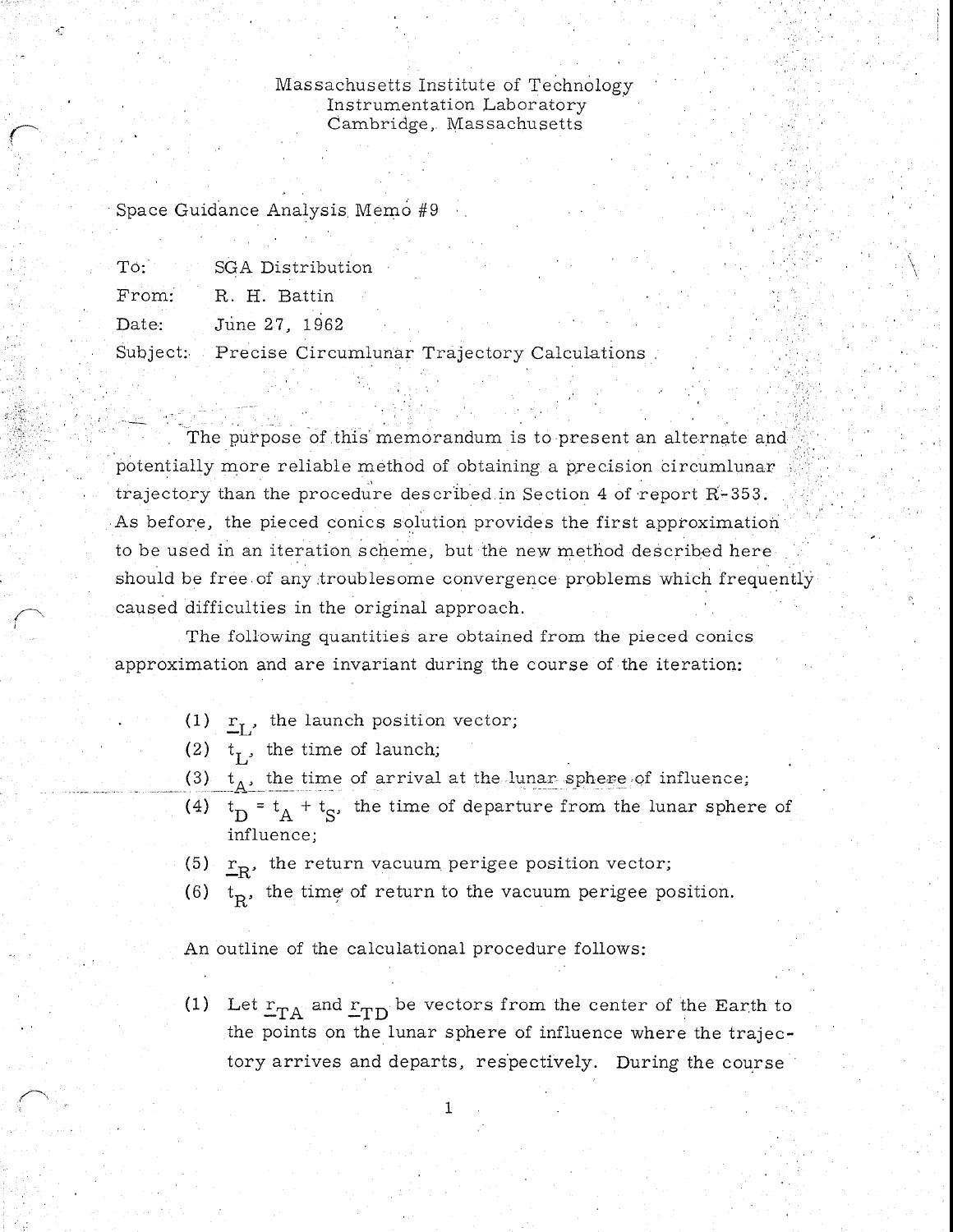of the iteration these vectors will be altered but initially they are taken from the pieced conics approximation.

- (2) With  $r_L$  and  $r_{TA}$  fixed, a precise trajectory connecting these with  $L_{L}$  and  $L_{TA}$  liked, a prepoints in a given time  $t_{FL}$  = the procedure suggested by Th  $t_A - t_L$  is readily obtained using a procedure suggested by Th. Godal. First a Keplerian orbit is determined by the method described in SGA Memo No. 3. Then the effects of perturbations are computed by integrating the equations of motion using as initial conditions  $r_{\rm L}$  and the velocity of the Keplerian orbit at  $r_L$ . Thus, a position deviation from  $r_{TA}$  at time  $t_A$  is determined and used to shift the "aiming point" of a second Keplerian reference orbit. Again the effects of perturbations are computed and the process repeated until satisfactory convergence is obtained.
- (3) Step (2) is repeated using  $r_R$ ,  $r_{TD}$  and  $t_{FR} = t_R t_D$ .
- (4) Step (2) is repeated using  $r_{\text{TML}}$  and  $r_{\text{TMR}}$ , the position vectors relative to the Moon at the sphere of influence, and the time  $t_S$ spent within the sphere.
- (5) As a result of Steps (2)-(4) a piece-wise continuous precise circumlunar trajectory is obtained having velocity discontinuities at the sphere of influence. In order to eliminate these two velocity mismatches, the following perturbation matrices are computed as solutions of differential equations

(a) 
$$
C_L^{-1}
$$
 ( $t_A$ ) obtained from  
\n $\frac{d}{dt} C_L^{-1} + C_L^{-1} G C_L^{-1} = I$   
\n $C_L^{-1}$  ( $t_L$ ) = O

(b)  $C_R^{*-1}$  (t<sub>D</sub>) obtained from

$$
\frac{d}{dt} C_{R}^{* - 1} + C_{R}^{* - 1} G C_{R}^{* - 1} = I
$$

$$
C_{R}^{* - 1} (t_{R}) = O
$$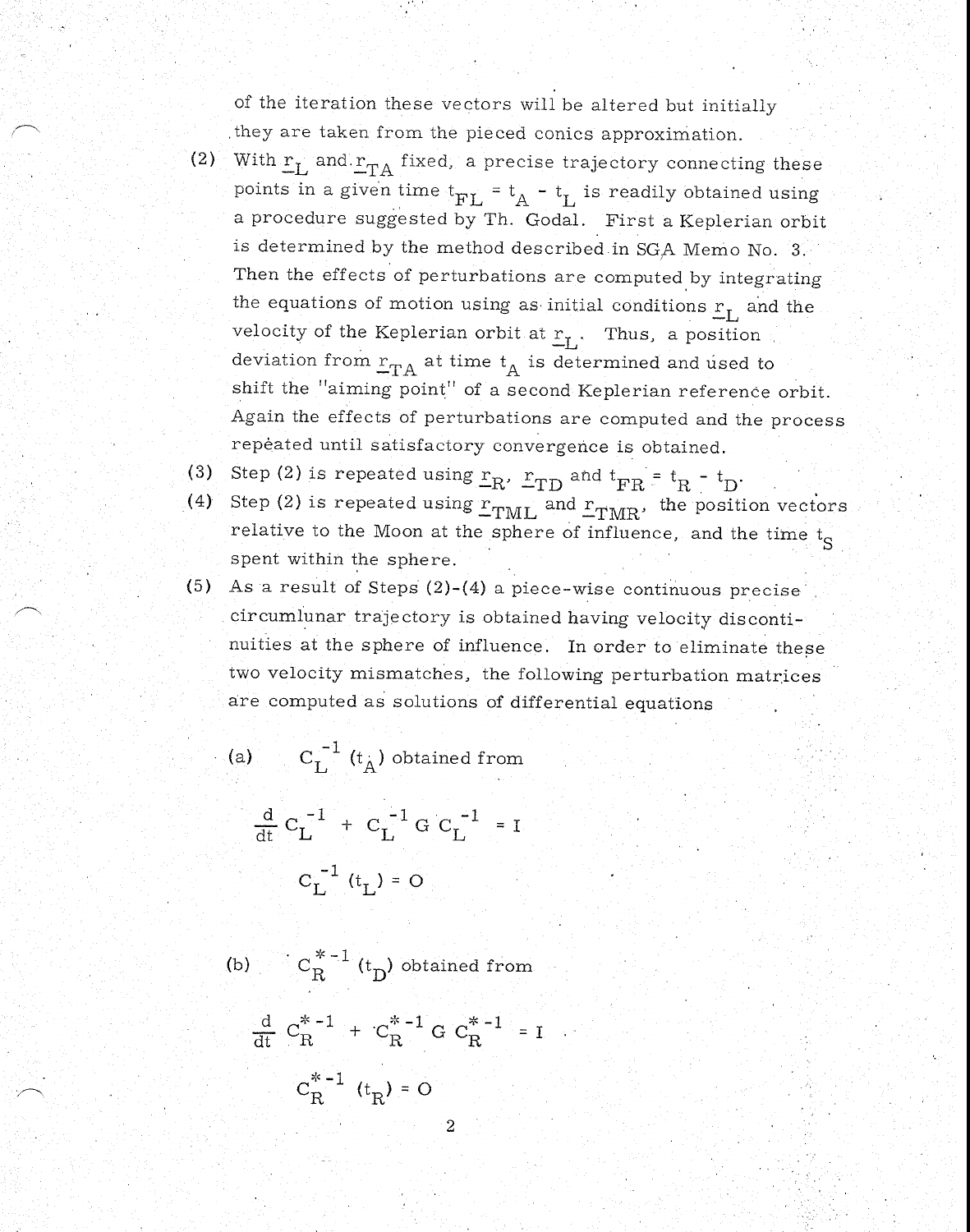(c) 
$$
C_h^{-1}(t_D)
$$
 obtained from

$$
\frac{d}{dt} C_{h}^{-1} + C_{h}^{-1} G C_{h}^{-1} = I
$$

$$
C_{h}^{-1} (t_{A}) = O
$$

(d) 
$$
C_h^{*-1}(t_A)
$$
 obtained from

$$
\frac{d}{dt} C_h^{* - 1} + C_h^{* - 1} G C_h^{* - 1} =
$$

$$
C_h^{* - 1} (t_D) = 0
$$

(e) 
$$
R_h(t_D)
$$
 obtained from

$$
\frac{d^2}{dt^2} R_h = G R_h
$$
  

$$
R_h (t_A) = O
$$

$$
\frac{1}{dR_{i}}
$$

$$
\frac{dn_h}{dt} (t_A) = 1
$$

(f) 
$$
R_h^*(t_A)
$$
 obtained from

$$
\frac{d^2}{dt^2} R_h^* = G R_h^*
$$

$$
R_h^*(t_D) = 0
$$
  

$$
\frac{dR_h}{dt} f(t_D) = 1
$$

gga po<del>n</del>g – golfara<br>presjekt – stalisan

 $\overline{I}$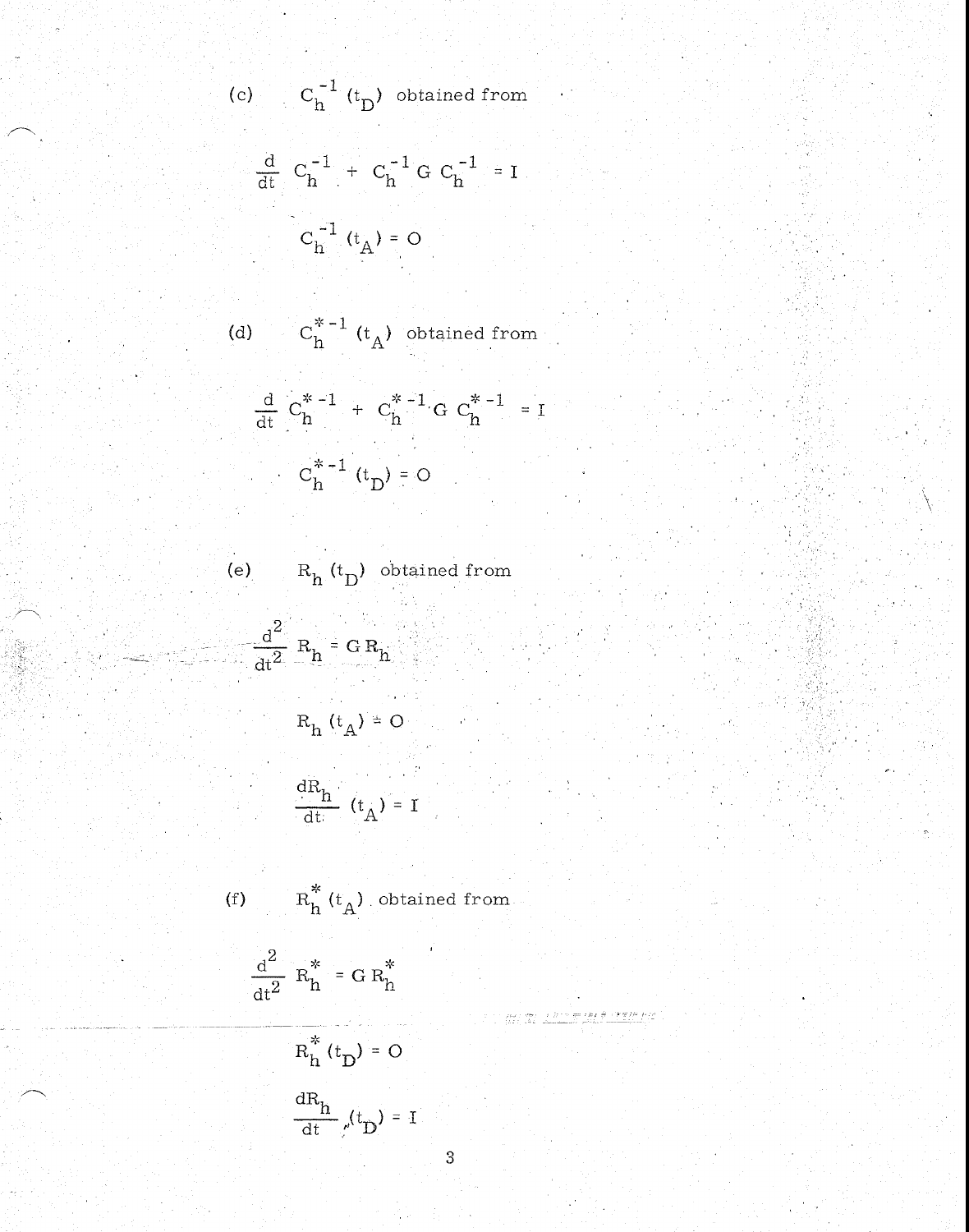In these calculations the matrices 0 and I are the three dimensional zero and identity matrices. The elements of the matrix G are the partial derivatives of the components of gravity with respect to the components of position.

(6) Suppose 
$$
r_{TA}
$$
 and  $r_{TD}$  are shifted by the amounts  $\delta r_A$  and  $\delta r_D$  respectively. The velocity vectors at and exterior to the sphere must change by

$$
\delta \underline{\mathbf{v}}_{\mathbf{L}} \left( \mathbf{t}_{\mathbf{A}} \right) = \mathbf{C}_{\mathbf{L}} \left( \mathbf{t}_{\mathbf{A}} \right) \delta \underline{\mathbf{r}}_{\mathbf{A}}
$$

 $\sim$ 

$$
\delta \underline{v}_{R} (t_{D}) = C_{R}^{*} (t_{D}) \delta \underline{r}_{D}
$$

if  $r_L$ ,  $r_R$  and the times of flight are to remain invariant. In like manner the velocity vectors at and interior to the sphere will change by

$$
\delta v_h(t_A) = R_h^{-1} (t_D) \delta r_D + C_h^{*} (t_A) \delta r_A
$$
  

$$
\delta v_h (t_D) = C_h (t_D) \delta r_D + R_h^{*-1} (t_A) \delta r_A
$$

if the time of flight is invariant. The problem is, of course, to determine  $\delta r$  and  $\delta r_A$  so that the resulting velocity changes will exactly cancel the original velocity differences at the points of discontinuity.

Initially, the velocity mismatch at  $r_{TA}$  is

$$
\Delta \underline{\mathbf{v}}_{\mathbf{A}} = \underline{\mathbf{v}}_{\mathbf{TML}} - \underline{\mathbf{v}}_{\mathbf{h}} \ (\mathbf{t}_{\mathbf{A}})
$$

and at  $r_{\rm TD}$  the mismatch is

$$
\Delta \underline{\mathbf{v}}_{\mathbf{D}} = \underline{\mathbf{v}}_{\mathbf{h}} \ (\mathbf{t}_{\mathbf{D}}) - \underline{\mathbf{v}}_{\mathbf{TMR}}
$$

Thus,  $\delta r_A$  and  $\delta r_D$  must be chosen such that

4